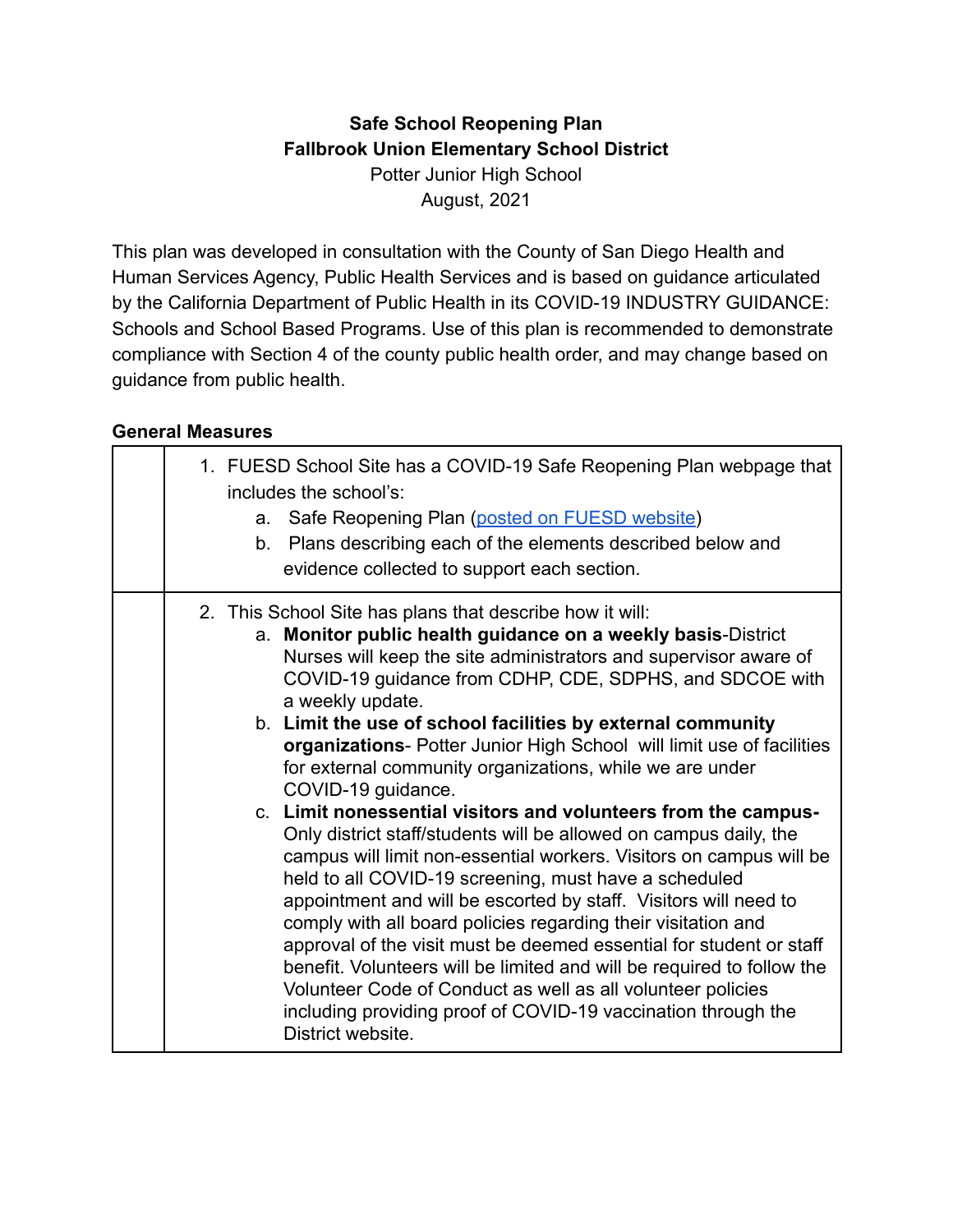|  | 3. Potter Junior High School has plans to describe how it will support |
|--|------------------------------------------------------------------------|
|  | students with access and functional needs who may be at increased risk |
|  | of becoming infected or having unrecognized illness due to COVID-19,   |
|  | including:                                                             |

- a. **Review existing student health plans to identify students who may need additional accommodations-**Teachers/staff are regularly reviewing student health plans to identify students who may need additional accommodations. Teachers/staff annually are trained by district nurses to support students with specific health needs, how to manage Epipens, bloodborne pathogens, and manage students with diabetes. All health plans are reviewed with teachers and Admin at the beginning of the school year and ongoing with new students. Monthly office meetings scheduled.
- b. **A process for engaging families for potentially unknown concerns that may need to be accommodated.**

c. **Identification of additional preparations for classroom and non-classroom environments needed for groups that might be at increased risk of becoming infected or having unrecognized illnesses. These include individuals who:**

> ■ **Have limited mobility or require prolonged and close contact with others, such as direct support providers and family members-** FUESD has identified all students with special needs. Students with unique needs are serviced first in specialized classrooms and when applicable participate in our supplemental programs. Additional training and protocols have been put in place to match the needs of the students and their IEPs.

> **■ Have trouble understanding information or practicing preventive measures, such as hand washing and physical distancing-**See above (i)

■ May not be able to communicate symptoms of **illness-**See above (i)

#### 4. Potter Junior High School has complied with Cal-OSHA requirements to: a. **Conduct site-specific hazard assessments**-Through the JPA all staff participated in Cal-OSHA training to understand hazard assessment b. **Develop and Implement an effective plan to protect employees-** Staff understands how to appropriately use and store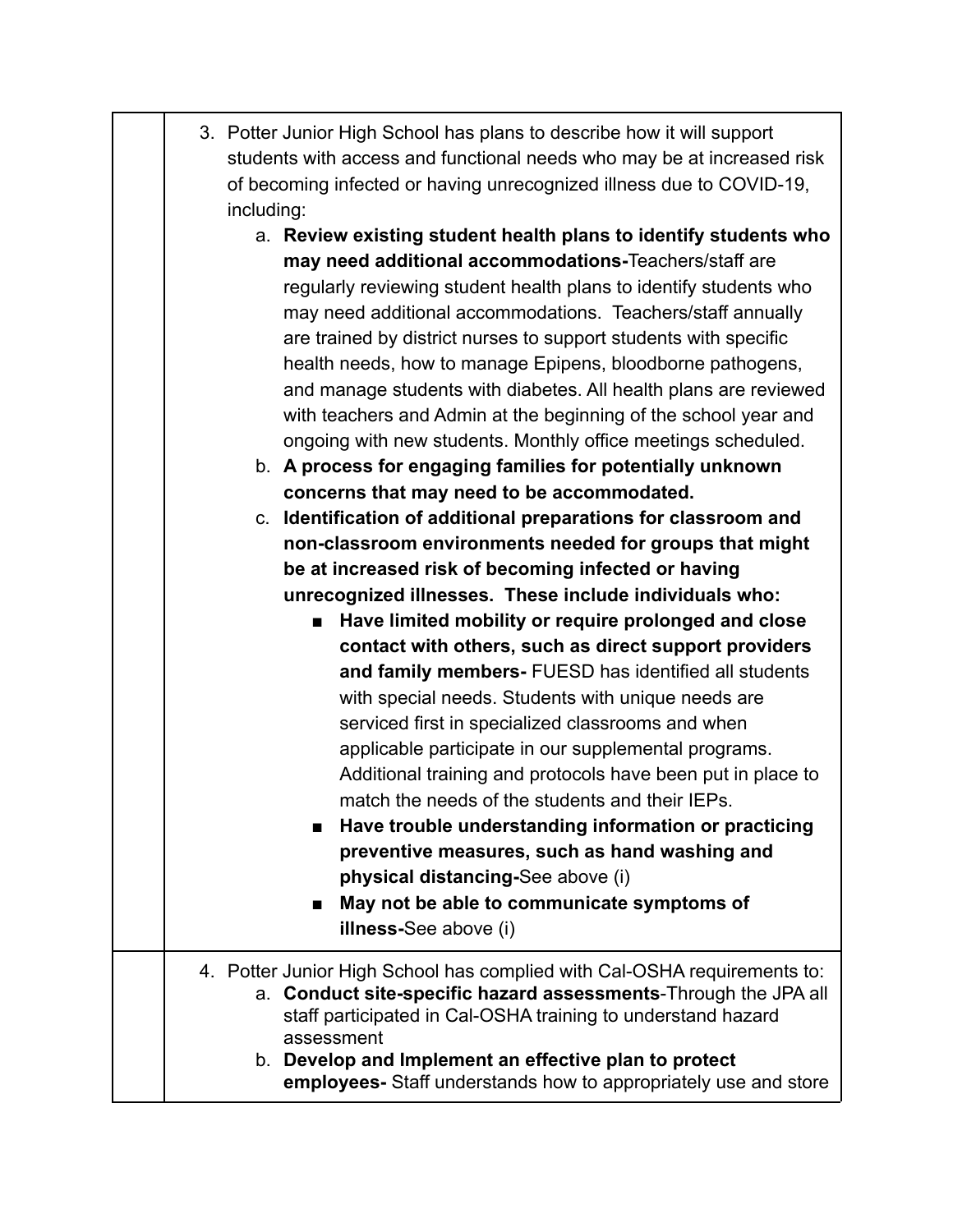| supplies provided and the types of protections needed based on<br>material use. |  |
|---------------------------------------------------------------------------------|--|
|---------------------------------------------------------------------------------|--|

# **Promote Healthy Hygiene Practices**

| 5. Potter Junior High School has developed plans to teach and reinforce<br>washing hands, avoiding contact with one's eyes, nose, and mouth, and<br>covering coughs and sneezes among students and staff. Certificated<br>and Classified Staff training was held on August 13, 2021. The plans<br>describe how the school will teach students and remind to:<br>a. Use tissue to wipe their nose and to cough/sneeze inside a tissue<br>or their elbow<br>b. Wash their hands frequently throughout the day, including before<br>and after eating; after coughing or sneezing; after being outside;<br>and before and after using the restroom.<br>c. Wash their hands for 20 seconds with soap, rubbing thoroughly<br>after application, and use paper towels (or single-use cloth<br>towels) to dry hands thoroughly.<br>d. Use fragrance-free hand sanitizer when handwashing is not<br>practicable. Sanitizer must be rubbed into hands until completely |
|--------------------------------------------------------------------------------------------------------------------------------------------------------------------------------------------------------------------------------------------------------------------------------------------------------------------------------------------------------------------------------------------------------------------------------------------------------------------------------------------------------------------------------------------------------------------------------------------------------------------------------------------------------------------------------------------------------------------------------------------------------------------------------------------------------------------------------------------------------------------------------------------------------------------------------------------------------------|
| dry.<br>Ethyl alcohol-based hand sanitizers are preferred and<br>should be used when there is the potential of unsupervised<br>use by children.<br>Children under age 9 shall use hand sanitizer under adult<br>supervision only. Poison Control will be called if consumed:<br>1-800-222-1222, along with other appropriate authorities.                                                                                                                                                                                                                                                                                                                                                                                                                                                                                                                                                                                                                    |
| 6. Potter Junior High School has developed plans to ensure that staff and<br>students wash their hands or use hand sanitizer frequently throughout<br>the day. The plan describes how the school will:<br>a. Provide regular and frequent access to handwashing<br>facilities, including, to the extent practicable, handwashing<br>stations near classrooms- Routines will be established that<br>provide regular and frequent access to handwashing facilities<br>(classroom sinks, handwashing stations, and restroom sinks)<br>inside or near classrooms.<br>b. Prevent congregations in bathrooms-Appropriate adult<br>supervision will be provided in and near the restrooms at all times<br>c. Develop routines enabling students and staff to regularly<br>wash their hands at staggered intervals- Implement routines<br>enabling students and staff to regularly wash their hands at                                                               |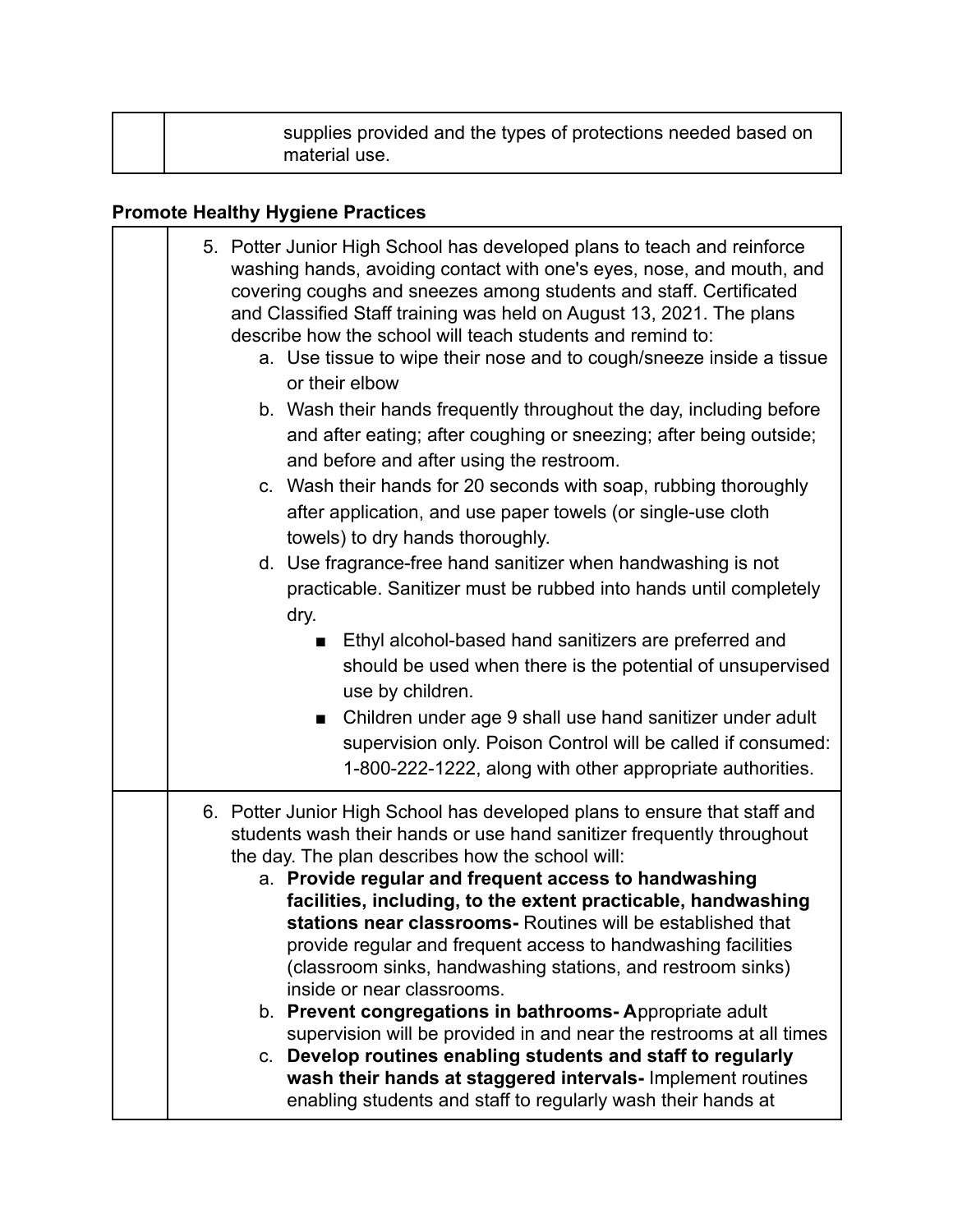| staggered intervals<br>d. Develop routines enabling students and staff to use hand<br>sanitizer when necessary- Procedures will be established that<br>reinforce use of hand sanitizer if hand washing is not practicable,<br>upon arrival at school, before snack/meals, after water play, and<br>as a part of transitions<br>e. Ensure adequate supplies to support healthy hygiene<br>behaviors, including soap, tissues, no-touch trash cans, face<br>coverings, and hand sanitizers with at least 60 percent ethyl<br>alcohol for staff and children who can safely use hand sanitizer.                                                                                                                                                                                                                                                                                                                                                                                                                                                                                                                                                                                                                                                                                                                                                                                                                                                                                                                                                              |
|-----------------------------------------------------------------------------------------------------------------------------------------------------------------------------------------------------------------------------------------------------------------------------------------------------------------------------------------------------------------------------------------------------------------------------------------------------------------------------------------------------------------------------------------------------------------------------------------------------------------------------------------------------------------------------------------------------------------------------------------------------------------------------------------------------------------------------------------------------------------------------------------------------------------------------------------------------------------------------------------------------------------------------------------------------------------------------------------------------------------------------------------------------------------------------------------------------------------------------------------------------------------------------------------------------------------------------------------------------------------------------------------------------------------------------------------------------------------------------------------------------------------------------------------------------------|
| 7. Potter Junior High School has developed plans to teach and reinforce<br>the use of cloth face coverings, masks, or face shields. The plans<br>include, but is not limited to:<br>a. Unless otherwise required by the state, county or school<br>district, all employees and visitors should wear a face<br>covering when physical distancing is not practicable-<br>Requirement is that all employees, classified and<br>$\blacksquare$<br>certificated, and visitors are to wear a face covering when<br>indoors.<br>1. Facial shields will be allowed in place of face<br>coverings when servicing students for pedagogical<br>or developmental reasons, as long as the wearer<br>maintains physical distance from others, to the<br>extent practicable.<br>2. Front office has consistent protocols, a safety<br>station at the entrance of the school with additional<br>face coverings.<br>Students will wear face coverings as outlined:<br>1. K-8- at all times when indoors, unless exempt.<br>Students who refuse to wear a facial covering will<br>be sent home.<br>2. A face covering or shield should be removed for<br>meals, snacks, or outdoor recreation. Student facial<br>coverings should be stored in a clean paper bag.<br>3. Students may bring a face covering from home or<br>one will be provided at school.<br>4. Information contained in the CDPH Guidance for the<br>Use of Face Coverings should be provided to staff<br>and families, which discusses the circumstances in<br>which face coverings must be worn and the |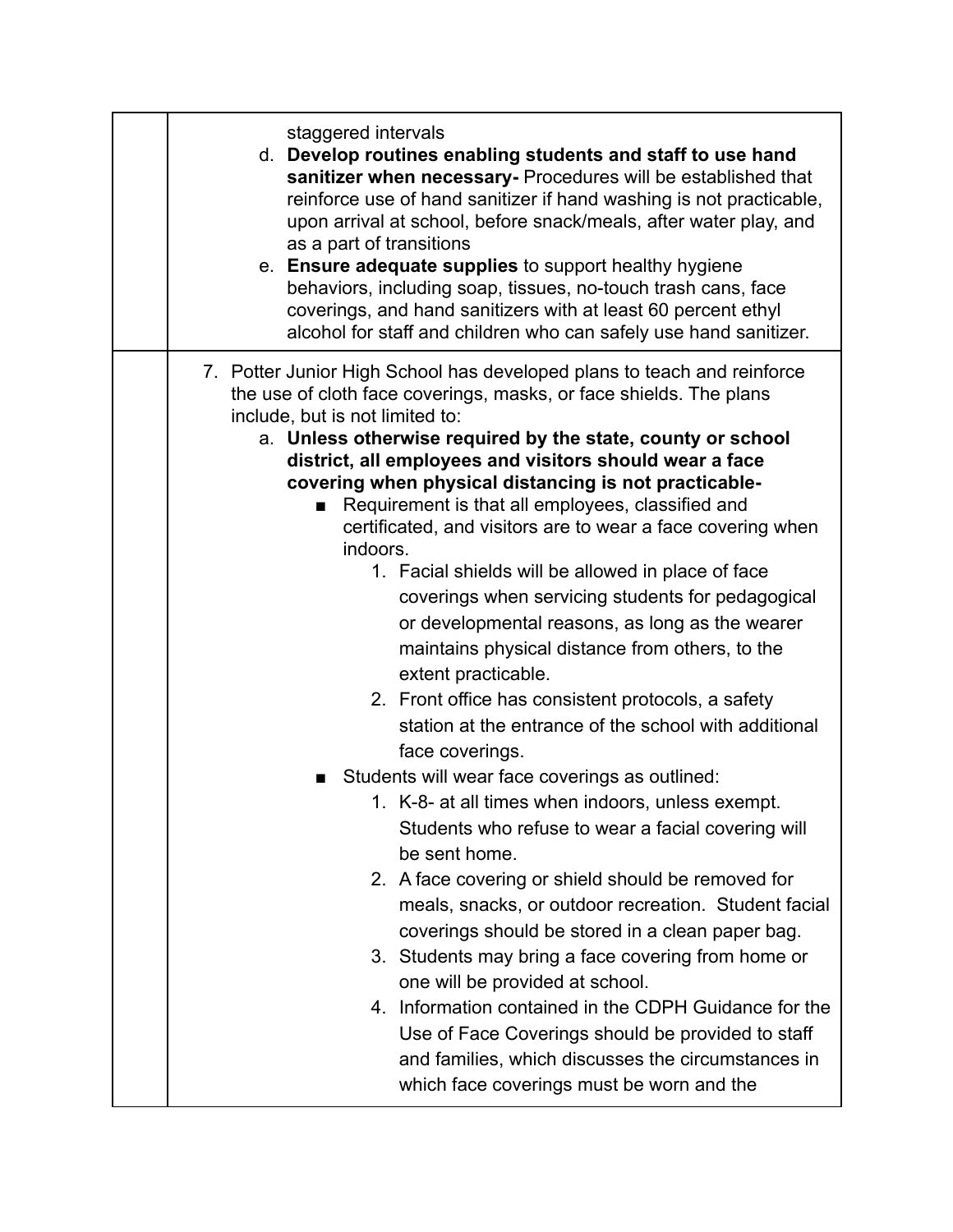| exemptions, as well as any policies, work rules, and<br>practices the employer has adopted to ensure the<br>use of face coverings.<br>Workers or other persons handling or serving food must<br>$\blacksquare$<br>use gloves in addition to face coverings.                                                                                                                                                                                                                                                                                                                                                                                                                                                                                                                                                                           |
|---------------------------------------------------------------------------------------------------------------------------------------------------------------------------------------------------------------------------------------------------------------------------------------------------------------------------------------------------------------------------------------------------------------------------------------------------------------------------------------------------------------------------------------------------------------------------------------------------------------------------------------------------------------------------------------------------------------------------------------------------------------------------------------------------------------------------------------|
| b. Describe situations when physical distancing may not be<br>practicable, such as school buses or other settings where<br>space may be insufficient.<br>Physical distancing may not be practicable when<br>transitioning to the classroom, through the office area, at<br>drop off and pick up, the drop off and pick up staging area<br>in the front of the school, or when transitioning to the lunch<br>area or outdoor restrooms, and, if applicable, school<br>buses.<br>c. Facial shields will be allowed in place of face coverings when it is<br>necessary for a person's face to be visible during interactions.<br>d. Information regarding proper use, removal, and washing of cloth<br>face coverings will be reviewed at the return to school training<br>and staff meeting with written instructions provided and with |
| parents at time of enrollment and prior to return to school. The<br>parent will be mailed information regarding all policies and<br>procedures related to COVID-19 Health and Safety.                                                                                                                                                                                                                                                                                                                                                                                                                                                                                                                                                                                                                                                 |
| 8. Potter Junior High School has adequate supplies on hand to support<br>healthy hygiene behaviors, including soap, tissues, no-touch trash cans,<br>face coverings and hand sanitizers with 60 percent ethyl alcohol for staff<br>and children who can safely use hand sanitizer.<br>a. The Fallbrook Union Elementary School district will work with the<br>California Governor's Office of Emergency Services (CalOES)<br>and the California Department of Public Health (CDPH) to ensure<br>continued support with procurement and distribution of personal<br>protective equipment for staff that require it. FUESD currently<br>has appropriate PPE supplies needed for staff.                                                                                                                                                  |
| 9. Employers should provide and ensure staff use face coverings and all<br>required protective equipment.<br>a. Potter Junior High School will provide a reusable face cover to all<br>students, staff and visitors who request/need one in accordance<br>with CDPH guidelines and all required protective equipment.                                                                                                                                                                                                                                                                                                                                                                                                                                                                                                                 |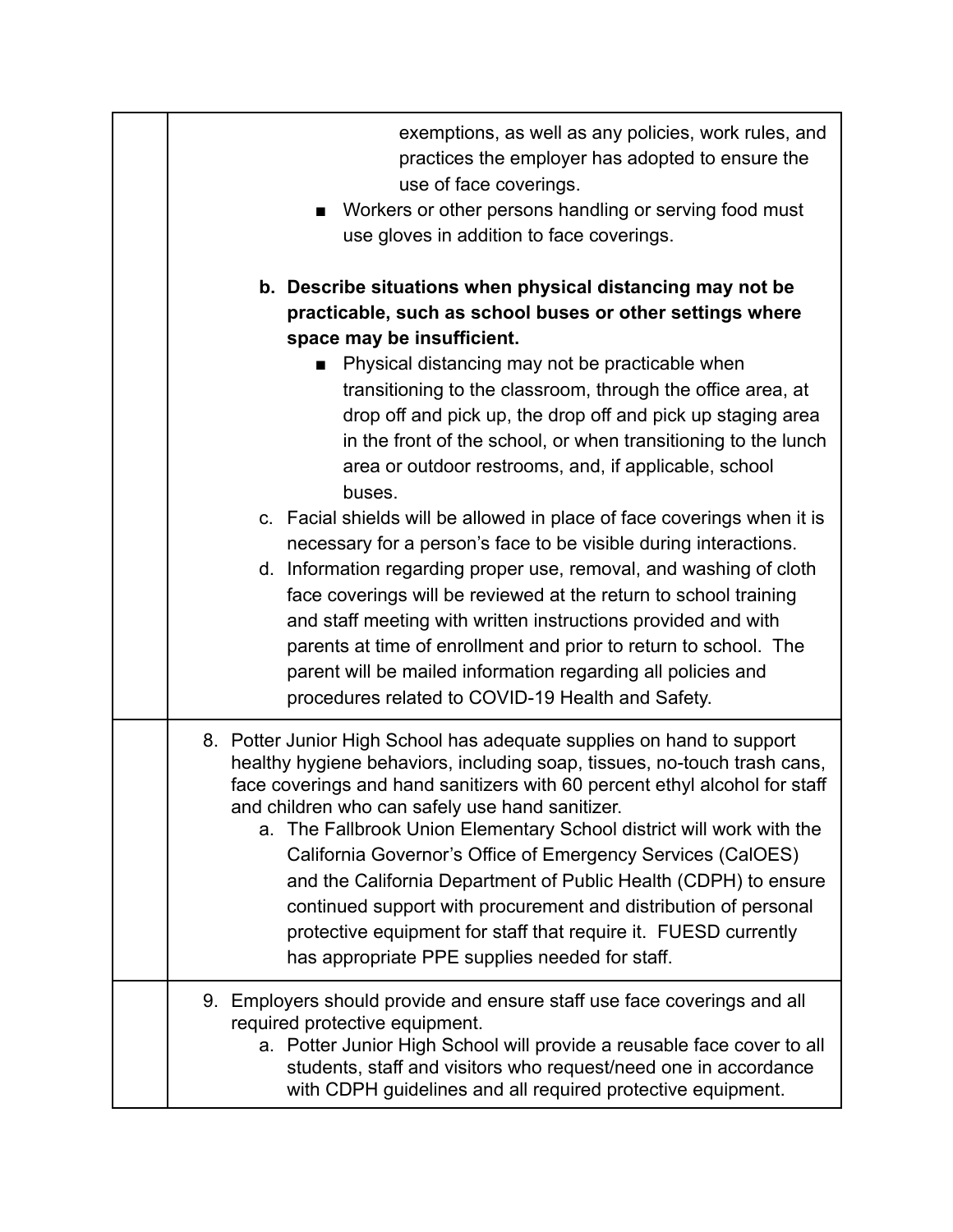| b. PPE supplies available to all. Every staff member will have<br>available to them wipes, hand sanitizer, and kleenex.                                                                                                                                                                                                                                                                                                                                                                                                                                                                                                                                                                                                                                                                                                                                                                              |
|------------------------------------------------------------------------------------------------------------------------------------------------------------------------------------------------------------------------------------------------------------------------------------------------------------------------------------------------------------------------------------------------------------------------------------------------------------------------------------------------------------------------------------------------------------------------------------------------------------------------------------------------------------------------------------------------------------------------------------------------------------------------------------------------------------------------------------------------------------------------------------------------------|
| 10. The school has a sufficient supply of personal protective equipment<br>(PPE) necessary to protect employees. The plans specify the type of<br>PPE needed for tasks performed by employees.<br>a. The Fallbrook Union Elementary School District has a sufficient<br>supply of personal protective equipment (PPE) necessary to<br>protect employees who require it and to implement plans. The<br>plans specify that the district has established PPE requirements<br>for various employee types and has made distinctions for<br>employees who require face coverings and/or facial shields<br>and/or PPE Masks, when applicable.<br>This list of employee types is available upon request from<br>the district office Human Resources Department.<br>Employees will be trained upon return to work regarding<br>. .<br>levels and types of PPE or facial covering will be required<br>for all. |

# **Face Coverings**

| to: | 11. Potter Junior High School will use face coverings in accordance with<br>CDPH guidelines unless a person is exempt as explained in the<br>guidelines, particularly in indoor environments, on school buses, and<br>areas where physical distancing alone is not sufficient to prevent<br>disease transmission. Potter Junior High School has developed plans           |
|-----|---------------------------------------------------------------------------------------------------------------------------------------------------------------------------------------------------------------------------------------------------------------------------------------------------------------------------------------------------------------------------|
|     | a. Teach and reinforce use of face coverings, or face shields.<br>b. Remind students not to touch the face covering and to wash their<br>hands frequently.<br>c. Provide information to families on proper use, removal, and<br>washing of cloth face coverings.<br>d. Provide training on how people who are exempted from wearing<br>a face covering will be addressed. |

#### **Ensure Teacher and Staff Safety**

12. Potter Junior High School has developed plans to ensure teacher and staff safety. The plans include, but are not limited to: a. Ensuring staff maintain physical distancing from each other as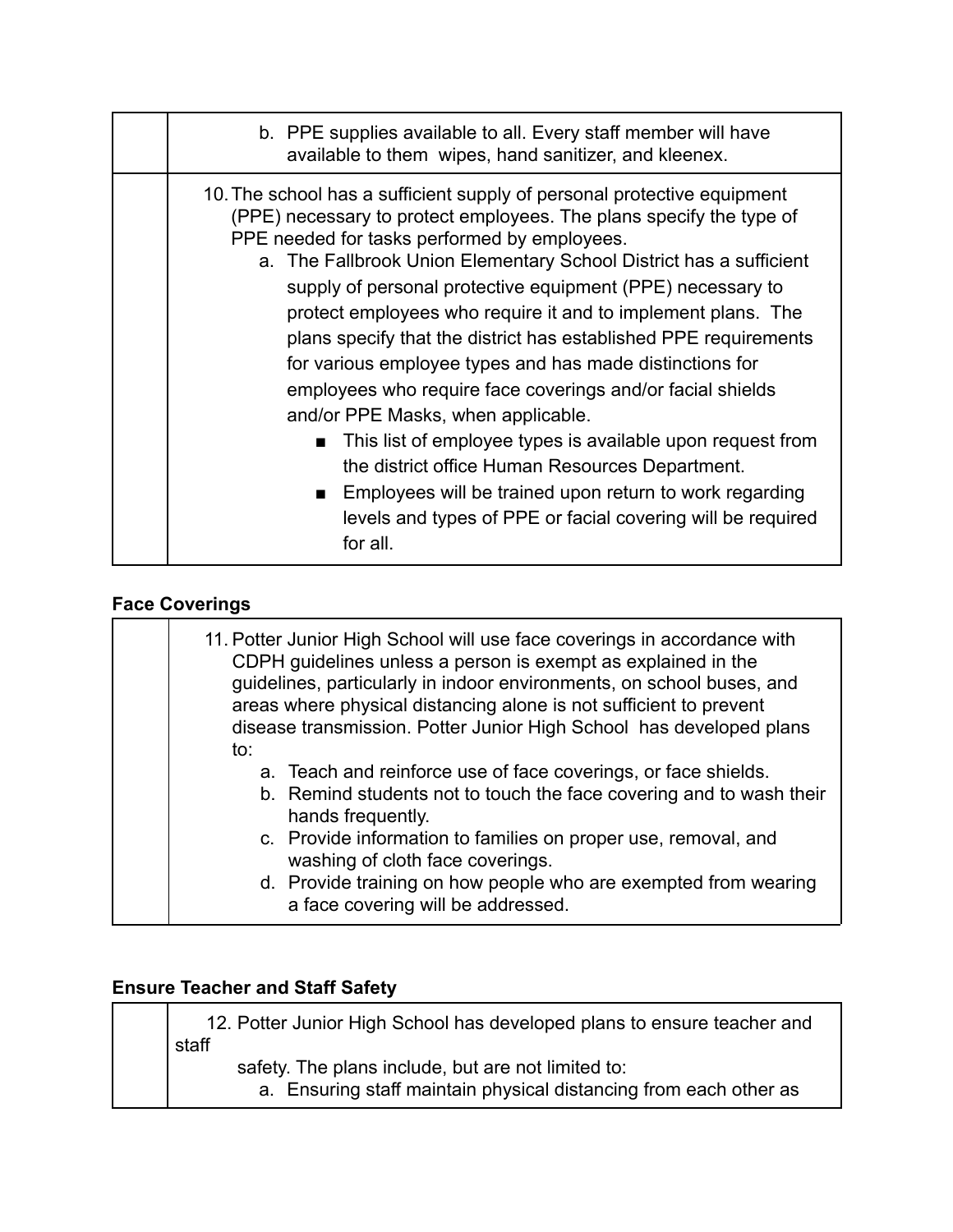| applicable.<br>b. Ensuring staff use face coverings in accordance with CDPH<br>guidelines and Cal/OSHA standards.<br>c. Conducting all staff meetings, professional development and<br>education, and other activities involving staff with physical<br>distancing measures in place, outdoors, or virtually.<br>d. Minimizing the use of and congregation of adults in staff rooms, |
|--------------------------------------------------------------------------------------------------------------------------------------------------------------------------------------------------------------------------------------------------------------------------------------------------------------------------------------------------------------------------------------|
| break rooms, and other settings.<br>e. Implement procedures for daily symptom monitoring for staff.                                                                                                                                                                                                                                                                                  |

# **Intensify Cleaning, Disinfection and Ventilation**

| 13. Potter Junior High School has developed plans that describe how<br>frequently touched surfaces within the school will be cleaned and disinfected at<br>least daily, and as practicable, frequently throughout the day by trained staff.<br>Frequently touched surfaces include:<br>Door handles<br>Light switches<br>• Sink handles<br><b>Bathroom surfaces</b><br><b>Tables</b><br><b>Student Desks</b><br>Chairs                                                                                                                            |
|---------------------------------------------------------------------------------------------------------------------------------------------------------------------------------------------------------------------------------------------------------------------------------------------------------------------------------------------------------------------------------------------------------------------------------------------------------------------------------------------------------------------------------------------------|
| 14. The Fallbrook Union Elementary School District has developed plans that<br>describe how:<br>a. Frequently touched surfaces on school buses will be cleaned and<br>disinfected at least daily, and as practicable, frequently throughout the<br>day by trained staff.<br>b. Buses will be thoroughly cleaned after transporting any individual who is<br>exhibiting symptoms of COVID-19.<br>a. Bus drivers are provided disinfectant wipes and disposable<br>gloves to support disinfection of frequently touched surfaces<br>during the day. |
| 15. The Fallbrook Union Elementary School District has developed a plan for<br>cleaning and sanitation which incorporates the following elements:<br>a. Primary cleaning products used are those approved for use<br>against COVID-19 on the Environmental Protection Agency<br>(EPA)-approved list "N" and follow product instructions.                                                                                                                                                                                                          |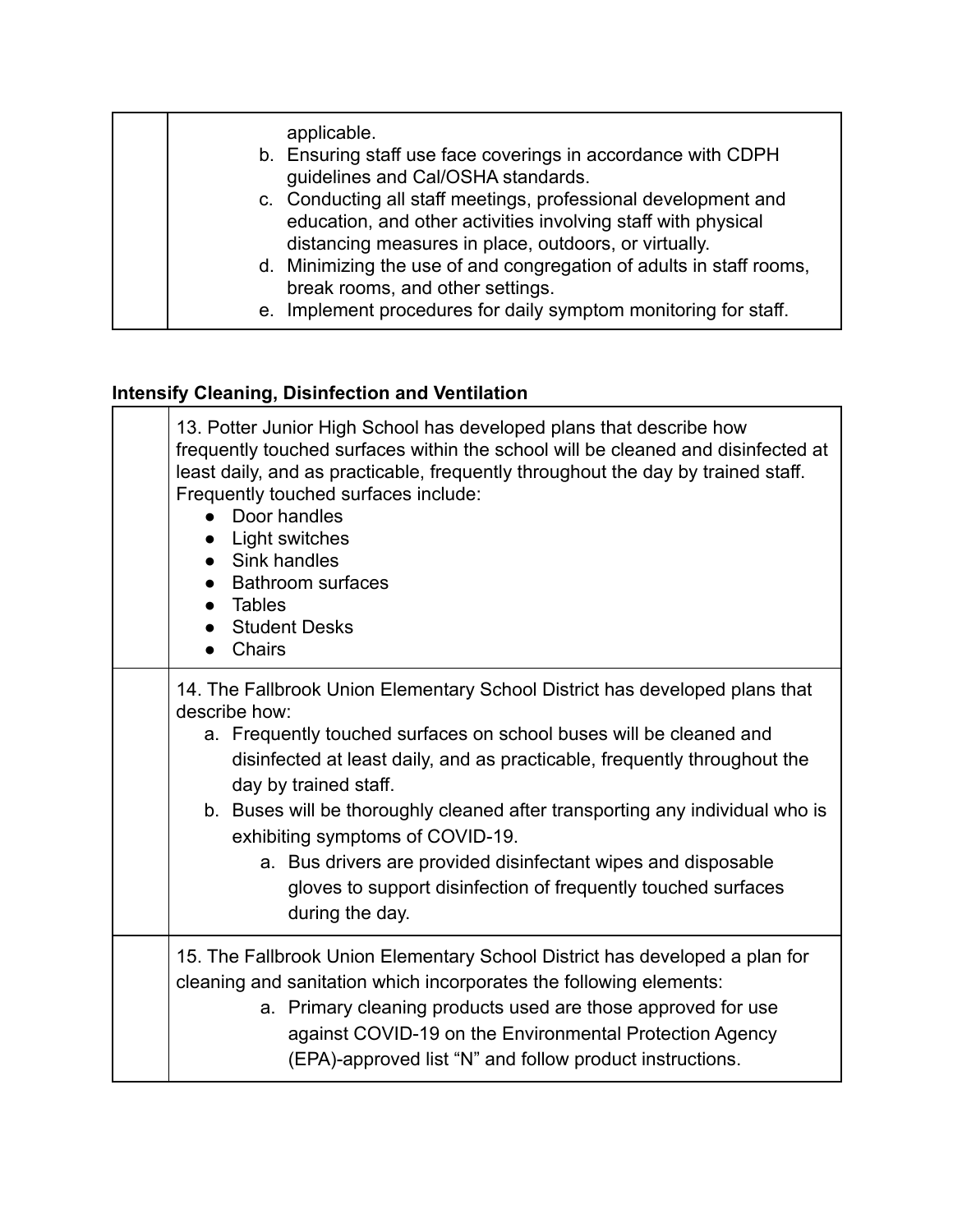| b. To reduce the risk of asthma related to disinfecting, programs<br>should aim to select disinfectant products on list "N" with<br>asthma-safer ingredients (hydrogen peroxide, citric acid or lactic<br>acid).                                                                                                                                                                                        |
|---------------------------------------------------------------------------------------------------------------------------------------------------------------------------------------------------------------------------------------------------------------------------------------------------------------------------------------------------------------------------------------------------------|
| c. Depending on supply chain availability, FUESD will attempt to<br>avoid products that mix these ingredients with peroxyacetic<br>(peracetic) acid, sodium hypochlorite (bleach) or quaternary<br>ammonium compounds, which can cause asthma.                                                                                                                                                          |
| b. Use disinfectants labeled to be effective against emerging viral<br>pathogens, following label directions for appropriate dilution rates<br>and contact times. Provide employees training on the chemical<br>hazards, manufacturer's directions, on Cal/OSHA requirements<br>for safe use and as applicable and required by the Healthy<br>Schools Act.                                              |
| c. Custodial staff with the responsibility of cleaning and disinfecting<br>the school site will be equipped with proper protective equipment,<br>including gloves, eye protection, respiratory protection, and other<br>appropriate protective equipment as required by the product<br>instructions. All products must be kept out of children's reach and<br>stored in a space with restricted access. |
| d. FUESD has adapted cleaning and disinfecting schedules in<br>order to avoid both under and over use of cleaning products.                                                                                                                                                                                                                                                                             |

#### **Implementing Distancing Inside and Outside the Classroom**

16. Potter Junior High Schoolhas developed plans that describe the measures that will be used to maintain space between students in the following settings, as practicable. If the school determines distance is not practicably be maintained between students in one or more of the following settings, the plan also describes the reasons physical distancing is not practicable for each setting and describes the measures that will be used to maximize the space between students. a. School bus stops- Students will wear face coverings and line up single file at minimum arms distance. b. School buses- facial coverings or face shields as needed will be worn to provide the least risk for student and driver. Each bus will be equipped with extra unused face coverings. c. Adults on campus will support students during transition and outdoor areas. d. During meal periods- students will be assigned needed space for eating and to support social distancing to the greatest extent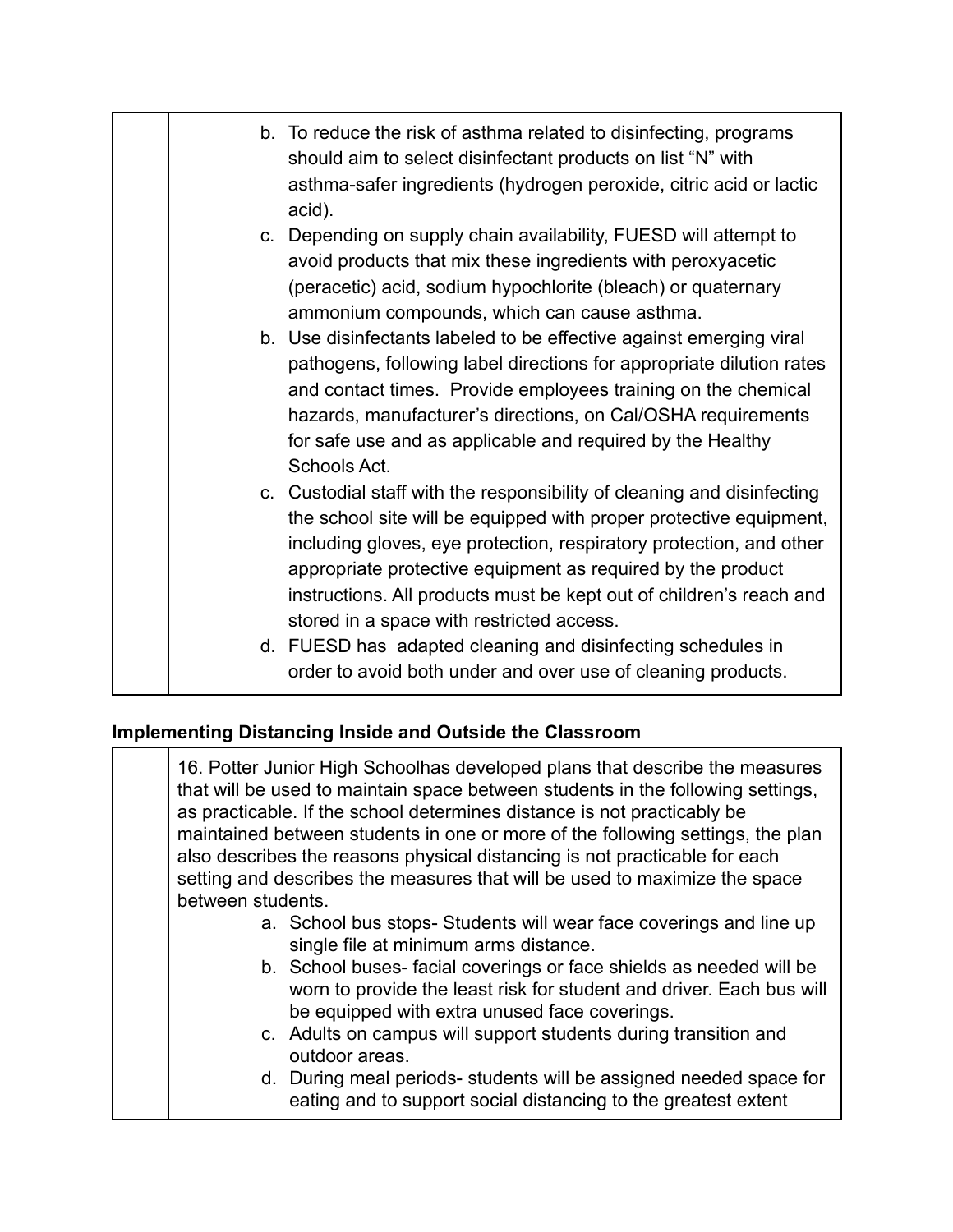| possible.<br>e. During recess- designated zones may be assigned to stable<br>groups to support social distancing.<br>e. During passing periods- if other groups will be transitioning<br>simultaneously, students may need to wear facial coverings.<br>Classrooms and other instructional spaces- will have desks and<br>f.<br>tables arranged to support distancing to the greatest extent<br>possible. Carpet markers will be used to support spacing within<br>the stable group, and students within the stable group will be<br>assigned small group play centers allowing for social distance.<br>g. Restrooms- will be monitored to ensure that students will not<br>congregate. This will also allow for frequent cleaning, as possible.<br>h. Locker rooms will be used. While we are under COVID-19<br>guidance spacing will be used.<br>i. While traveling through office space, masks will be worn and a<br>limit will be placed on how many people will be allowed in the<br>office areas to ensure social distance to the greatest extent<br>possible.<br>Band and Choir practice and performances will be permitted<br>j.<br>following all CHPH guidelines.<br>k. School buses-Space will be maximized between students and<br>between students and the driver and open windows to the<br>greatest extent practicable.<br>I. Before and After School programs- TBD<br>m. Extracurricular and co-curricular programs will be limited while we<br>are under COVID-19 guidance to ensure limited group sizes and<br>ensure that student groups remain stable to the greatest extent<br>possible. |
|--------------------------------------------------------------------------------------------------------------------------------------------------------------------------------------------------------------------------------------------------------------------------------------------------------------------------------------------------------------------------------------------------------------------------------------------------------------------------------------------------------------------------------------------------------------------------------------------------------------------------------------------------------------------------------------------------------------------------------------------------------------------------------------------------------------------------------------------------------------------------------------------------------------------------------------------------------------------------------------------------------------------------------------------------------------------------------------------------------------------------------------------------------------------------------------------------------------------------------------------------------------------------------------------------------------------------------------------------------------------------------------------------------------------------------------------------------------------------------------------------------------------------------------------------------------------------------------------------------------|
| 17. Potter Junior High School plan for scheduling students uses the following<br>measures to the greatest extent practicable:<br>a. Staggered schedules for recess/outdoor activities.<br>b. An arrival and departure routine that is outdoors and limits<br>visitors on the campus has been created to minimize scheduling<br>challenges for families.<br>c. Potter Junior High School has plans in place to escort students<br>for drop off and pick up, limiting visitors on campus and<br>exchanges between stable groups. By maintaining stable groups<br>the school is limiting the number of staff and adults in direct<br>contact with students as well as student-to-student contact.<br>d. Other protocols will be in place to limit direct contact with others<br>as much as practicable.                                                                                                                                                                                                                                                                                                                                                                                                                                                                                                                                                                                                                                                                                                                                                                                                         |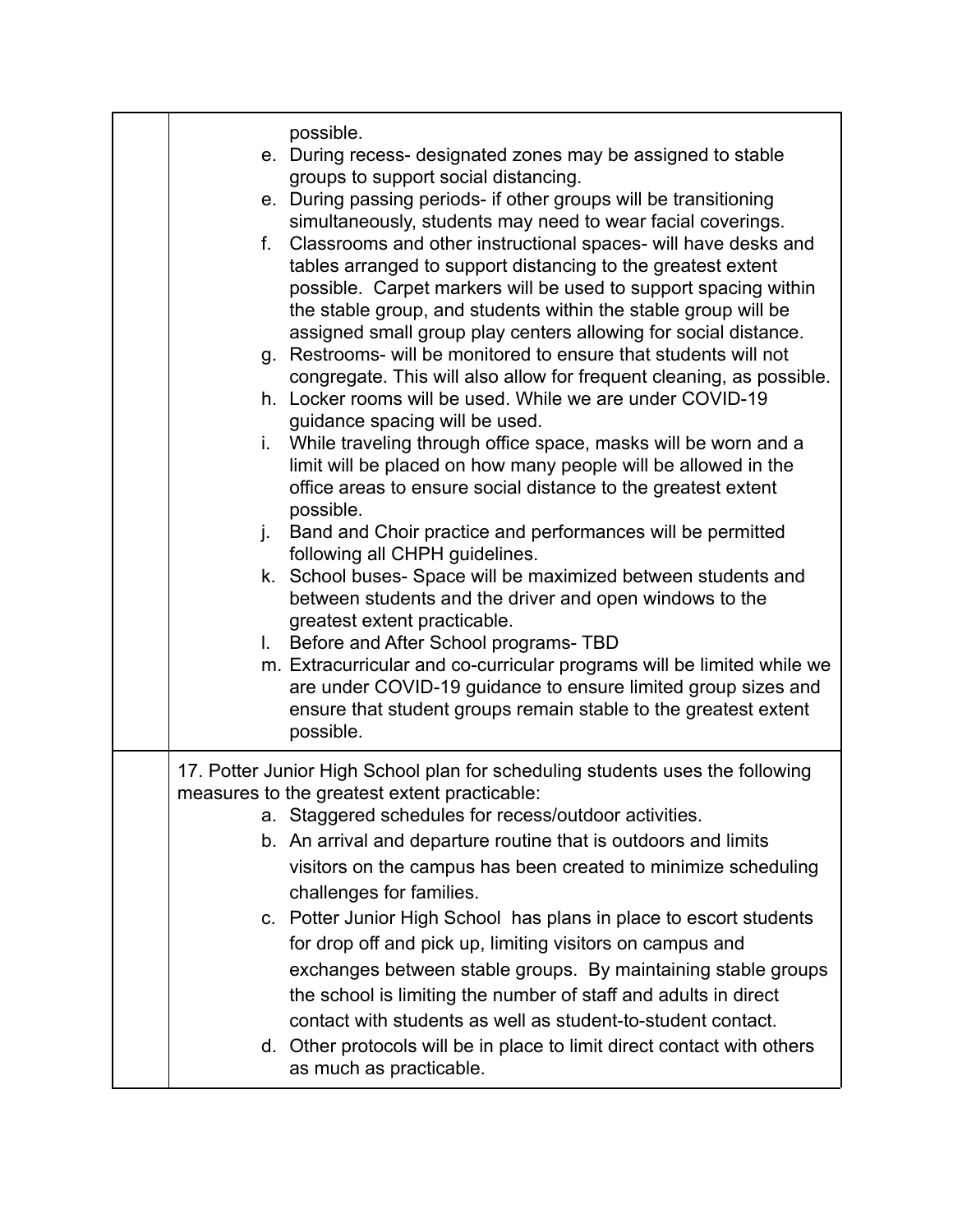| 18. Potter Junior High School plan to limit student mixing uses the following<br>measures to the greatest extent practicable:<br>a. Students will remain in the same "stable" group in assigned<br>indoor spaces, as practicable. These stable groups will be made<br>up of the small group of students and classroom teachers, to the<br>greatest extent possible.<br>b. There will be minimal movement of students and teachers or staff<br>as much as practicable.<br>c. Activities may be redesigned to stagger schedules, assign play<br>zones, and support student groups to maintain stable groupings<br>when needed.<br>d. Staff has developed instructions and been trained to maximize<br>spacing and ways to minimize movements in both indoor and<br>outdoor spaces that are easy for students to understand and are<br>developmentally appropriate.<br>e. Schedules and plans have been developed to minimize<br>congregation on campus and movement between groups.<br>Entrance and exit routes for the main office and campus have<br>been designated.<br>Common areas will only be used when social distancing is<br>f.<br>practicable. Common areas will be used in a staggered,<br>scheduled manner with properly spaced occupants.<br>g. Meals will be served in classrooms or outdoors, on designated<br>days. All meals are individually served, sharing of food, utensils<br>and other meal items is prohibited.<br>h. Visitors and volunteers on campus will be limited. Campus visits<br>are outlined in the board policy and the parent handbook and will |
|------------------------------------------------------------------------------------------------------------------------------------------------------------------------------------------------------------------------------------------------------------------------------------------------------------------------------------------------------------------------------------------------------------------------------------------------------------------------------------------------------------------------------------------------------------------------------------------------------------------------------------------------------------------------------------------------------------------------------------------------------------------------------------------------------------------------------------------------------------------------------------------------------------------------------------------------------------------------------------------------------------------------------------------------------------------------------------------------------------------------------------------------------------------------------------------------------------------------------------------------------------------------------------------------------------------------------------------------------------------------------------------------------------------------------------------------------------------------------------------------------------------------------------------------------------------------------------|
| require adherence to COVID-19 Health and Safety protocols.<br>Volunteers will need to follow the Volunteer Code of Conduct.                                                                                                                                                                                                                                                                                                                                                                                                                                                                                                                                                                                                                                                                                                                                                                                                                                                                                                                                                                                                                                                                                                                                                                                                                                                                                                                                                                                                                                                        |
| 19. Potter Junior High School has developed plans to maximize space<br>between seating and desks. Consider ways to establish space for students<br>through other means if practicable, such as additional spacing between desks,<br>where practicable, markings on classroom floors to promote distancing or<br>arranging desks in a way that minimizes face-to-face contact. The plans<br>describe:<br>a. How physical distancing will be maintained<br>Classrooms- small group size, visual spacing reminders,<br>tables, and student material storage                                                                                                                                                                                                                                                                                                                                                                                                                                                                                                                                                                                                                                                                                                                                                                                                                                                                                                                                                                                                                           |
|                                                                                                                                                                                                                                                                                                                                                                                                                                                                                                                                                                                                                                                                                                                                                                                                                                                                                                                                                                                                                                                                                                                                                                                                                                                                                                                                                                                                                                                                                                                                                                                    |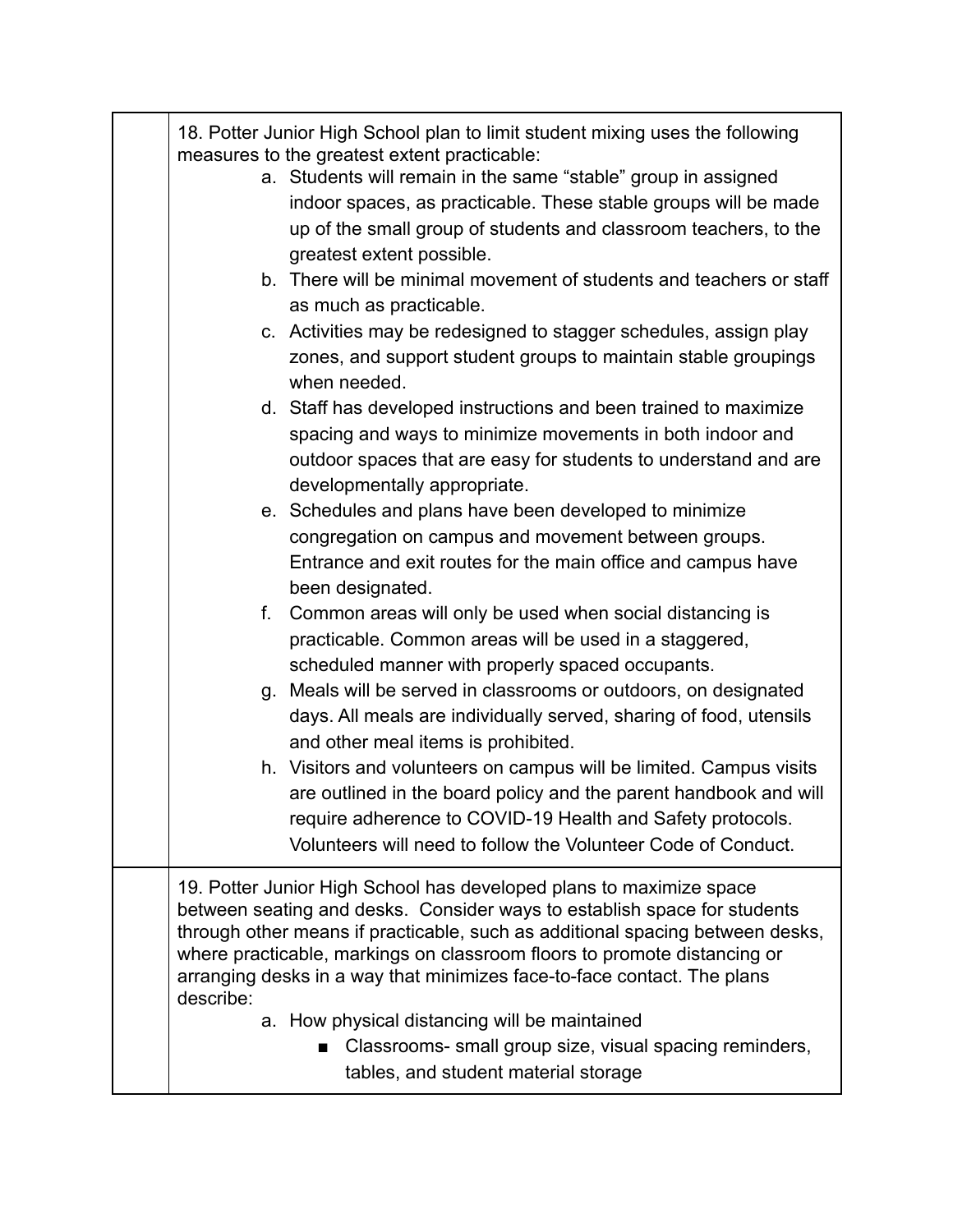| School buses- when applicable, drivers and students will<br>be distanced appropriately, based on seating<br>arrangements, to the greatest extent possible<br>■ Outdoor tables and play zones will be established, and<br>staff will be assigned to support students with maintaining<br>appropriate distance and maintaining each stable group<br>b. Plexiglass and other barriers may be used to support the main office<br>reception area, and the quarantine space.<br>c. When employees are working directly with students, including<br>students with disabilities or students that require physical redirection,<br>appropriate protective measures will be employed. |
|-----------------------------------------------------------------------------------------------------------------------------------------------------------------------------------------------------------------------------------------------------------------------------------------------------------------------------------------------------------------------------------------------------------------------------------------------------------------------------------------------------------------------------------------------------------------------------------------------------------------------------------------------------------------------------|
|                                                                                                                                                                                                                                                                                                                                                                                                                                                                                                                                                                                                                                                                             |
|                                                                                                                                                                                                                                                                                                                                                                                                                                                                                                                                                                                                                                                                             |

#### **Sports and ExtraCurricular Activities**

| 21. Potter Junior High School has developed a plan for sports and<br>extracurricular activities which incorporates the following elements:<br>a. Physical education is permitted, physical distance will be used<br>and outdoor space leveraged. Activities should take place outside<br>to the maximum extent practicable. |
|-----------------------------------------------------------------------------------------------------------------------------------------------------------------------------------------------------------------------------------------------------------------------------------------------------------------------------|
| b. Potter Junior High School will limit equipment sharing and items<br>will be cleaned if needed.                                                                                                                                                                                                                           |

#### **Limit Sharing**

22. Potter Junior High School has developed plans that describe how it will limit use of shared objects and equipment, and when unavoidable, how items will be cleaned and disinfected as needed. Frequently shared objects include but are not limited to toys, games, art supplies, learning aids, books, electronic equipment, and playground equipment. Potter Junior High School 's plan describes: a. Students will be encouraged to limit personal belongings at school b. Such as crayons, glue, art supplies, etc, to the greatest extent practicable.

- All classroom supplies will be limited to the use of the classroom
- Protocols will be established for removal of items from circulation, indoor or outdoor, that require immediate attention (toys or items placed in student's mouth, etc)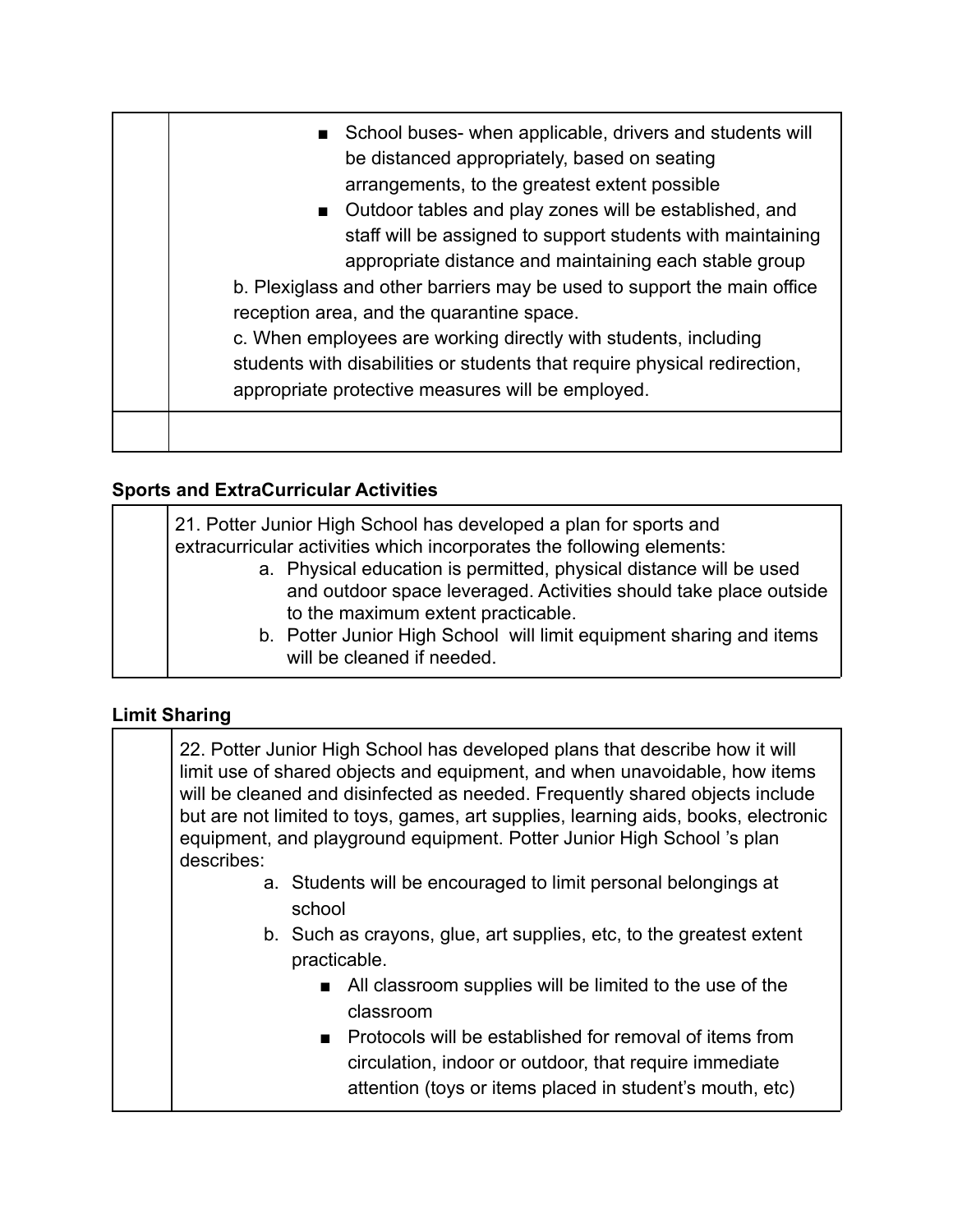# **Train All Staff and Educate Families**

| 23. Potter Junior High School has a plan that describes how it will train all staff<br>and provide educational materials to families in the following safety actions: |                                                                                                                                                                                                                                                                                                                               |  |
|-----------------------------------------------------------------------------------------------------------------------------------------------------------------------|-------------------------------------------------------------------------------------------------------------------------------------------------------------------------------------------------------------------------------------------------------------------------------------------------------------------------------|--|
|                                                                                                                                                                       | a. Enhanced sanitation practices will continue and staff responsible<br>for cleaning and disinfecting will be trained.                                                                                                                                                                                                        |  |
|                                                                                                                                                                       | b. COVID guidelines- will be a part of initial staff training, and<br>reviewed with parents at orientation (in-person or virtual).<br>Signage will be posted on campus.                                                                                                                                                       |  |
|                                                                                                                                                                       | c. Proper use, removal, and washing of face coverings- will be<br>reviewed with staff at initial training, and with parents at<br>orientation (in-person or virtual). Signage will be posted to<br>remind campus employees and visitors of this practice.                                                                     |  |
|                                                                                                                                                                       | d. Screening practices- will be reviewed with all employees prior to<br>their return to work, parents will be made aware of daily active<br>screening practices during orientation (in-person or virtual).                                                                                                                    |  |
|                                                                                                                                                                       | e. COVID-19 specific symptom identification- will be shared with<br>both staff and parents prior to the return to school. Staff and<br>parents will receive updates as needed and information.                                                                                                                                |  |
| f.                                                                                                                                                                    | Preventing the spread of COVID-19 if you are sick, including the<br>importance of not coming to work if symptoms are present, or if<br>they or someone they live with has been diagnosed with<br>COVID-19.                                                                                                                    |  |
|                                                                                                                                                                       | g. Proper use, removal and washing of cloth face coverings- will be<br>shared with staff prior to their return to work and parents at<br>orientation (in-person or virtual).                                                                                                                                                  |  |
|                                                                                                                                                                       | h. The plan and procedures to follow when children or adults<br>become sick at school.                                                                                                                                                                                                                                        |  |
| i.                                                                                                                                                                    | The plan and procedures to protect workers from COVID-19<br>illness.                                                                                                                                                                                                                                                          |  |
| school.                                                                                                                                                               | 24. To the greatest extent possible, training and education will be provided<br>virtually. If an in-person option is provided, physical distancing will be<br>maintained to the greatest extent possible. Orientation will also be posted on<br>our school website and materials will be available following the first day of |  |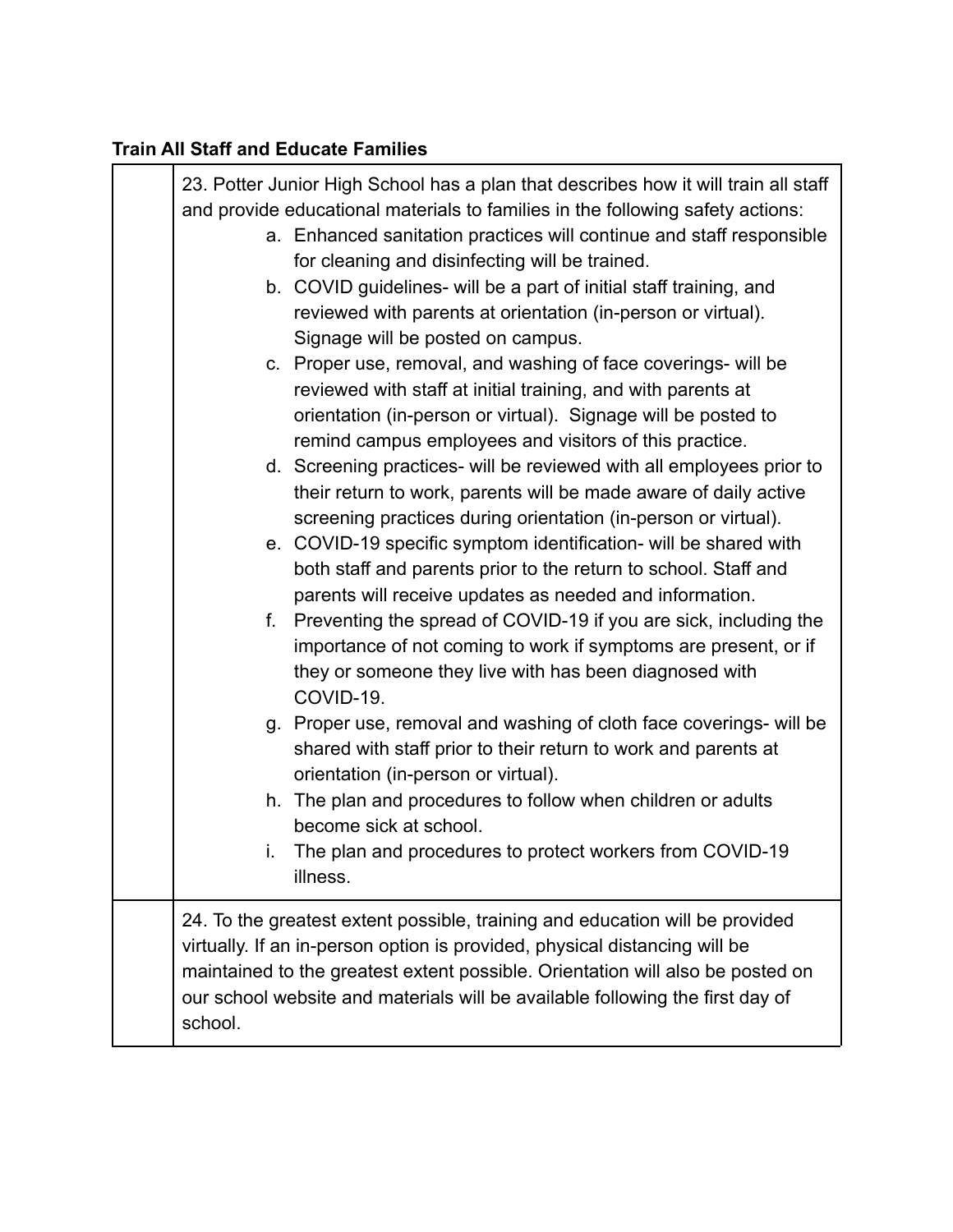# **Check for Signs and Symptoms**

|    | 25. Potter Junior High School in conjunction with FUESD has developed and<br>shared expectations for daily symptom and temperature screening of all<br>students, staff, and visitors prior to arriving at the school campus or school<br>bus. The plan includes the following elements:<br>n. Actively encouraging students and staff who are sick or who<br>have been in close contact with a person with COVID-19 to stay<br>home. |
|----|--------------------------------------------------------------------------------------------------------------------------------------------------------------------------------------------------------------------------------------------------------------------------------------------------------------------------------------------------------------------------------------------------------------------------------------|
|    | FUESD policies encourage sick staff and students to stay<br>$\blacksquare$                                                                                                                                                                                                                                                                                                                                                           |
|    | at home without fear or reprisal, and ensure staff,                                                                                                                                                                                                                                                                                                                                                                                  |
|    |                                                                                                                                                                                                                                                                                                                                                                                                                                      |
|    | students, and students' families are aware of these                                                                                                                                                                                                                                                                                                                                                                                  |
|    | policies.                                                                                                                                                                                                                                                                                                                                                                                                                            |
|    | o. Temperatures will need to be taken at home prior to arrival.                                                                                                                                                                                                                                                                                                                                                                      |
|    | p. All individuals will be asked about COVID-19 symptoms within                                                                                                                                                                                                                                                                                                                                                                      |
|    | the last 24 hours and whether anyone in their home has had                                                                                                                                                                                                                                                                                                                                                                           |
|    | COVID-19 symptoms or a positive test.                                                                                                                                                                                                                                                                                                                                                                                                |
|    | Potter Junior High School will provide parents with the list                                                                                                                                                                                                                                                                                                                                                                         |
|    | of screening questions to allow parents an opportunity to<br>review the questions daily.                                                                                                                                                                                                                                                                                                                                             |
|    | The procedures for parents to monitor symptoms and                                                                                                                                                                                                                                                                                                                                                                                   |
|    | temperature check at home will be shared.                                                                                                                                                                                                                                                                                                                                                                                            |
|    | Student temperature checks will be conducted at home<br>$\blacksquare$                                                                                                                                                                                                                                                                                                                                                               |
|    | prior to drop off at school or going to the bus stop. If                                                                                                                                                                                                                                                                                                                                                                             |
|    | taken at school, use of a no-touch thermometer.                                                                                                                                                                                                                                                                                                                                                                                      |
|    | q. FUESD will use the San Diego County Public Health Services                                                                                                                                                                                                                                                                                                                                                                        |
|    | (PHS) and SDCOE temperature and screening criteria. This                                                                                                                                                                                                                                                                                                                                                                             |
|    | criteria will be maintained and updated by SDCPH in                                                                                                                                                                                                                                                                                                                                                                                  |
|    | consultation with CDHP.                                                                                                                                                                                                                                                                                                                                                                                                              |
|    | Students and staff with fever, symptoms, or exposure to                                                                                                                                                                                                                                                                                                                                                                              |
|    | COVID-19 will be sent home in accordance with the                                                                                                                                                                                                                                                                                                                                                                                    |
|    | CHDP/SDCPH criteria.                                                                                                                                                                                                                                                                                                                                                                                                                 |
| r. | All staff will be trained to conduct visual wellness checks                                                                                                                                                                                                                                                                                                                                                                          |
|    | throughout the day to monitor staff and students intermittently for                                                                                                                                                                                                                                                                                                                                                                  |
|    | signs of illness.                                                                                                                                                                                                                                                                                                                                                                                                                    |
|    | s. If a student is exhibiting symptoms of COVID-19, the health                                                                                                                                                                                                                                                                                                                                                                       |
|    | technician will communicate with the parent/caregiver and refer                                                                                                                                                                                                                                                                                                                                                                      |
|    | to the student's health history form and/or emergency card.                                                                                                                                                                                                                                                                                                                                                                          |
| t. | Hand washing will be encouraged regularly.                                                                                                                                                                                                                                                                                                                                                                                           |
|    |                                                                                                                                                                                                                                                                                                                                                                                                                                      |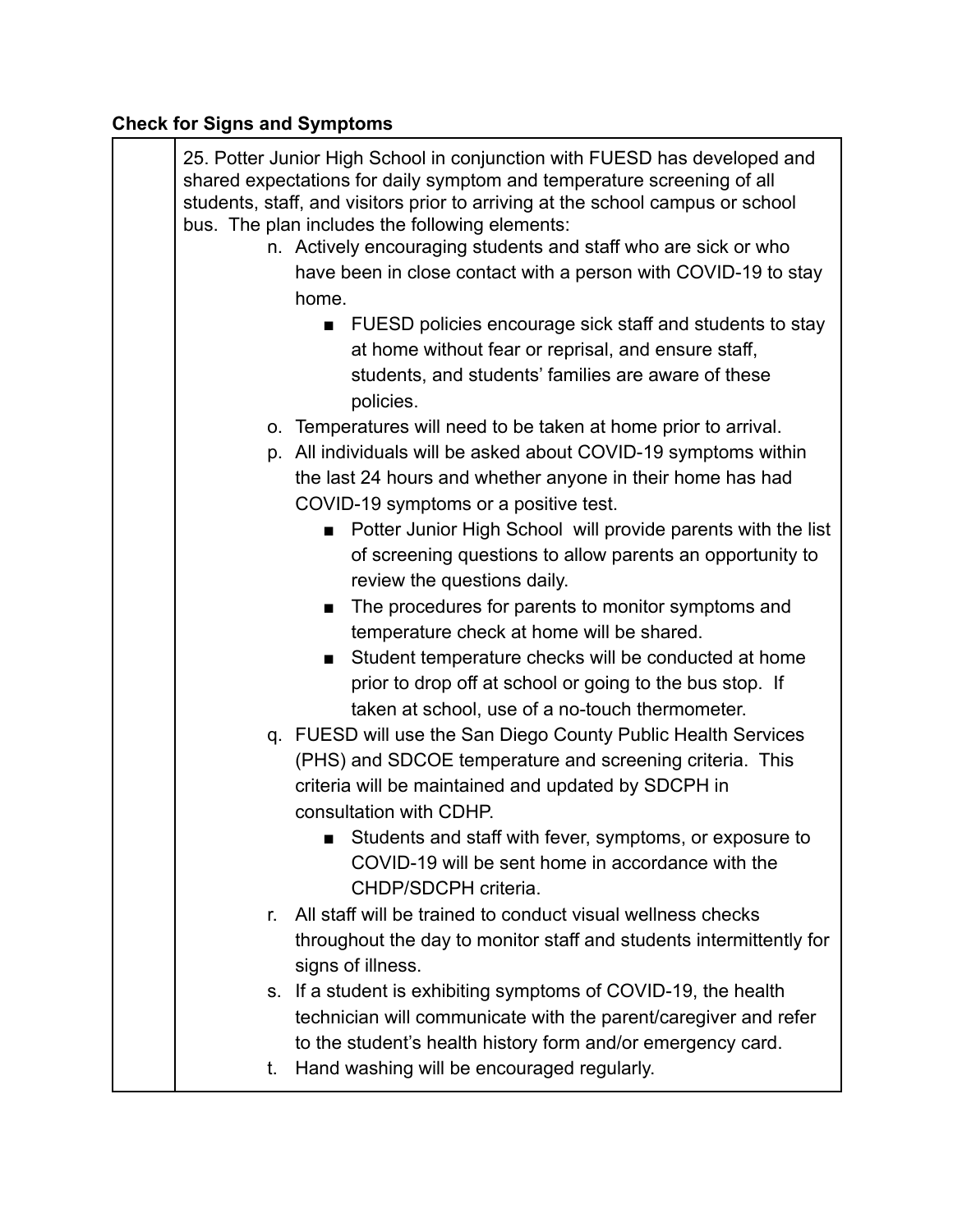26. FUESD and Potter Junior High School have plans that describe how it will document/track incidents of possible exposure and notify local health officials, staff, and families immediately of any positive case of COVID-19 while maintaining confidentiality as required under FERPA and state law related to privacy of educational records.

27. FUESD and Potter Junior High School have developed plans to prevent discrimination against students who (or whose families) were or are diagnosed with COVID-19 or who are perceived to be a COVID-19 risk.

### **Plan for When a Staff Member, Child or Visitor Becomes Sick**

28. Potter Junior High School has developed a plan for responding when a staff member, child, or visitor becomes ill. The plan describes how the school will:

- a. Use a quarantine/isolation area to separate anyone who exhibits symptoms of COVID-19 (front room in office).
- b. Any student or staff exhibiting symptoms will immediately be required to wear a face covering and will be required to wait in the quarantine area until they can be picked up by their guardian/caregiver for transport home or to a healthcare facility, as soon as is practicable.
	- Sick staff members and the student's parent/or guardian will be advised not to return until they have met the CDC criteria to discontinue home isolation as detailed in the SDCOE COVID19 K-12 Symptom Decision Tree.

c.The parent/guardian will be asked to provide a safe transport home or to a healthcare facility, as soon as is practicable, when a student is exhibiting COVID-19 symptoms. If a parent needs further assistance the district will work with families individually.

d. In cases of serious illness including persistent pain or pressure in the chest, confusion, or bluish lips or face, 9-1-1 will be contacted. FUESD will seek regular updates and further details regarding symptoms.

e. FUESD will notify local health officials immediately of any positive case of COVID-19, and expose staff and families as relevant while maintaining confidentiality as required by state and federal laws.

f. Once the quarantine area has been vacated by a sick individual, the area will be closed off and will not be used before cleaning and disinfection has occurred. In serious cases and to reduce exposure risk the space should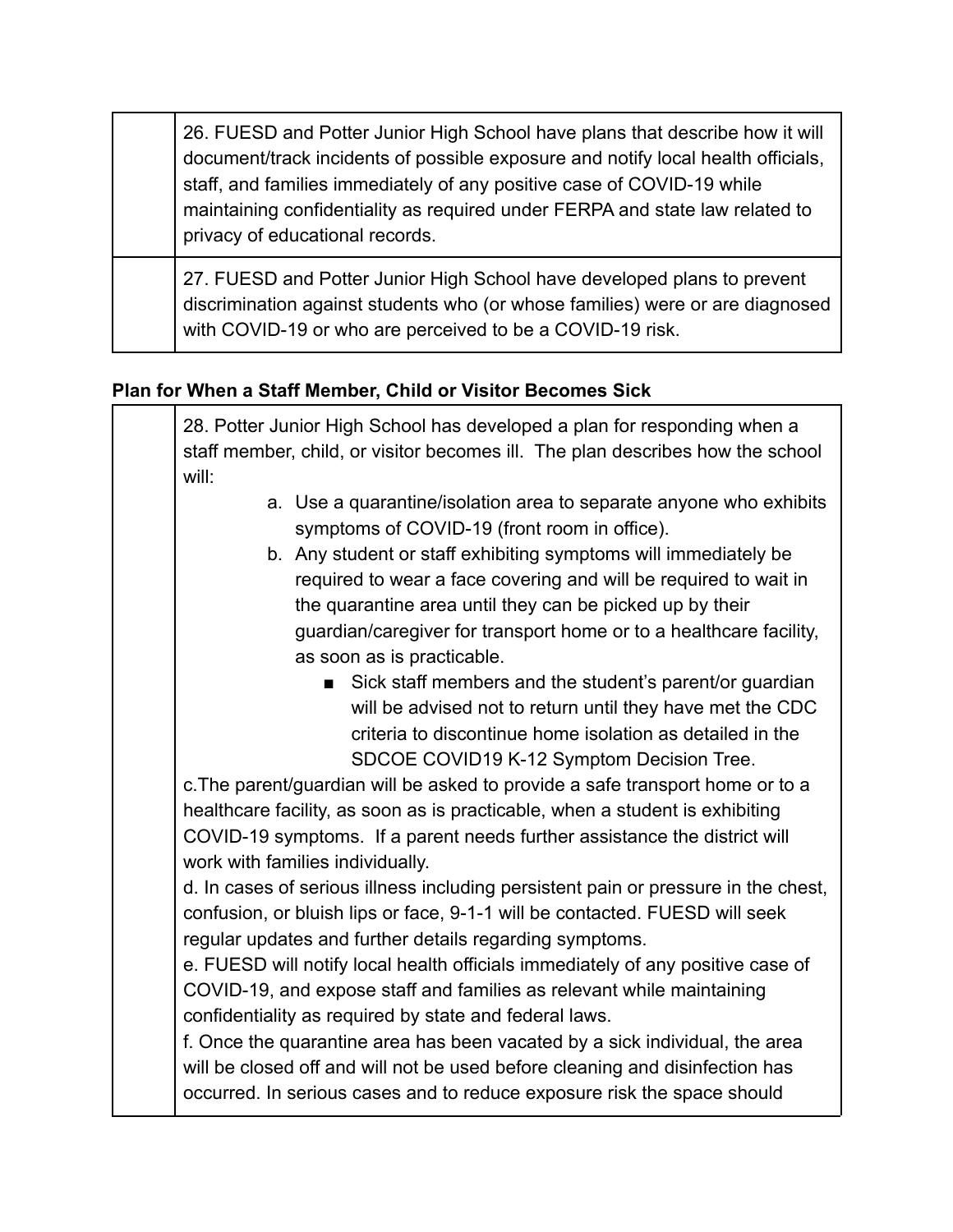remain closed for 24 hours prior to disinfecting, if practicable. If not possible, waiting as long as practicable is advised. Ensure a safe and correct application of disinfectants using PPE and ventilation recommended for clearing. Disinfectant products will be kept away from students and out of reach of children.

g. The school site will ensure that students, including students with disabilities, have access to instruction when out of class, as required by federal and state law.

h. If advised by San Diego Public Health Services, FUESD will provide students, teachers, and staff from higher transmission areas, opportunities for telework, virtual learning, independent study and other options as feasible to reduce travel to schools in lower transmission areas and vice versa.

i. FUESD will implement the necessary processes and protocols when a school has an outbreak, in accordance with CDPH guidelines.

j. Following an outbreak, FUESD will investigate the COVID-19 illness and exposures and determine if any work-related factors could have contributed to risk of infection, and will update protocols as needed to prevent further cases.

#### **Maintain Healthy Operations**

| 29. Potter Junior High School has plans that describe how it will:<br>a. Monitor staff absenteeism and have a roster of trained back-up<br>staff - Staff absenteeism is monitored through AESOP and<br>appropriately trained back-up staff is assigned through this<br>system to the school site, upon arrival at the school site<br>additional training and protocols are reviewed with the back up<br>staff by the site supervisor. |
|---------------------------------------------------------------------------------------------------------------------------------------------------------------------------------------------------------------------------------------------------------------------------------------------------------------------------------------------------------------------------------------------------------------------------------------|
| b. The site administrator, or designee and the onsite health<br>technician will monitor types of illnesses and symptoms among<br>students and staff to help isolate them promptly as needed. The<br>site staff is also in regular contact with district nursing staff for<br>support and guidance regarding illness and COVID-19<br>symptoms.                                                                                         |
| c. The site administrator and the health technician clerk have been<br>designated as the liaisons for responding to COVID-19<br>concerns. Employees are made aware of who they are and how<br>to contact them prior to the staff"s return to work. The liaisons                                                                                                                                                                       |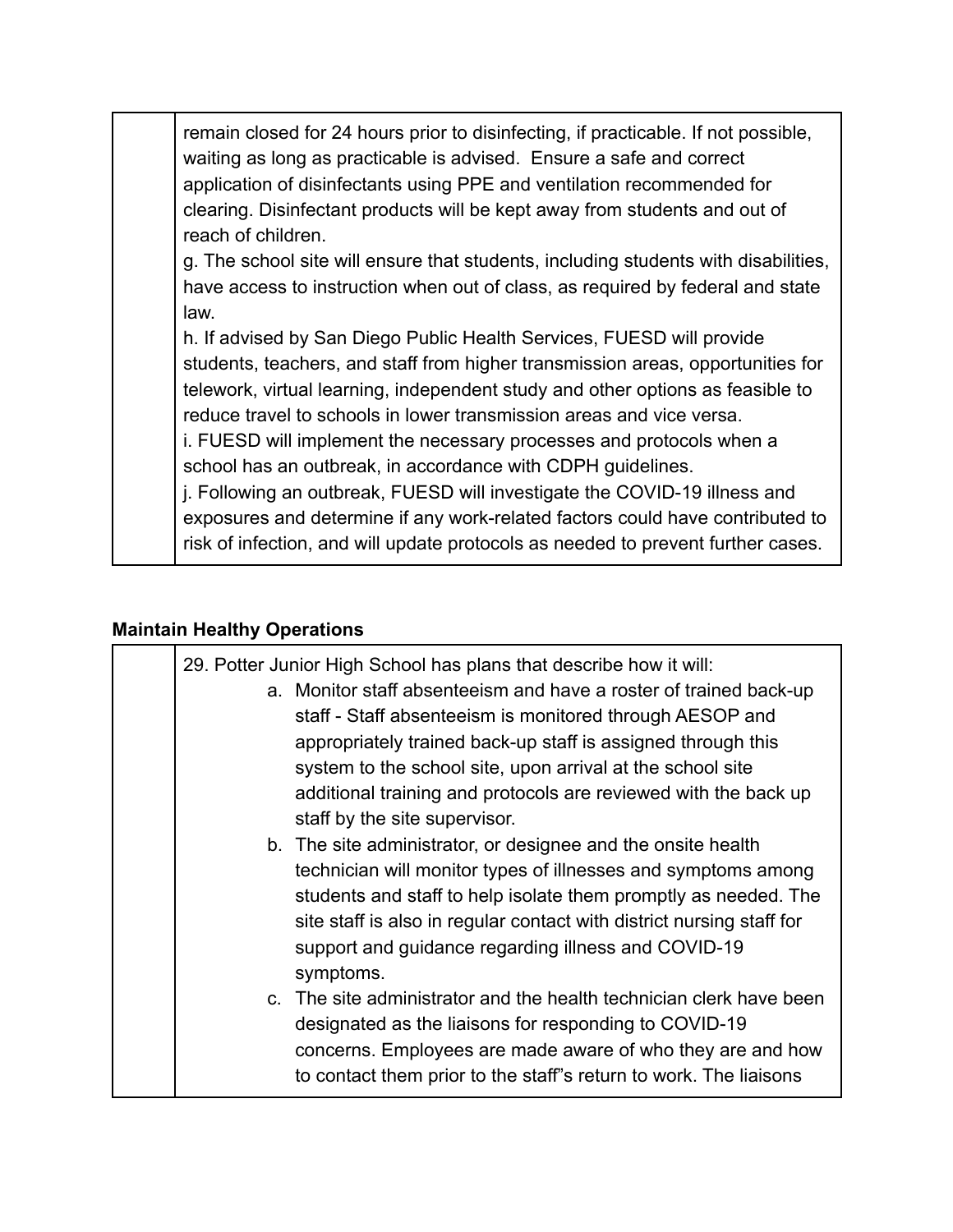| will be trained to coordinate documentation and tracking of<br>possible exposures, in order to notify the district nurses who<br>work with public health officials and then to notify staff and<br>families in a prompt and responsible manner.                                                                                                                                                                                                                                                                        |
|------------------------------------------------------------------------------------------------------------------------------------------------------------------------------------------------------------------------------------------------------------------------------------------------------------------------------------------------------------------------------------------------------------------------------------------------------------------------------------------------------------------------|
| d. Potter Junior High School will maintain communication systems<br>that allow staff and families to self-report symptoms and receive<br>prompt notifications of exposures and closures, while<br>maintaining confidentiality, as required by FERPA and state law<br>related to privacy of educational records.                                                                                                                                                                                                        |
| e. Local public health officials will be notified and with guidance<br>provided by the district nurses' all staff and families will<br>immediately be notified of any positive case of COVID-19 while<br>maintaining confidentiality as required by state and federal laws.<br>■ Parent Letter English/Spanish<br>f. Support staff and students who are at higher risk for severe<br>illness or who cannot safely distance from household contacts at<br>higher risk will be provided with educational options such as |
| virtual learning or independent study.                                                                                                                                                                                                                                                                                                                                                                                                                                                                                 |

# **Considerations for Partial or Total Closures**

| 30. FUESD has developed plans for the possibility of repeated closures of<br>classes, groups, or entire facilities when persons associated with the facility or<br>in the community become ill with COVID-19. The plans describe how the<br>school will respond when a student, teacher, or staff member tests positive for<br>COVID-19 and has exposed others at the school, including:<br>a. In consultation with the local public health department, the<br>process for determining:<br>• Whether total or partial closure of the school is warranted<br>and length of time necessary, based on the risk level<br>within the specific community as determined by the local<br>public health officer.<br>Identifying close contacts at the school who self-isolate at<br>$\blacksquare$<br>home for 14 days:<br>1. From classroom, office, or activity where the<br>infected person was based<br>2. Other close contacts |
|----------------------------------------------------------------------------------------------------------------------------------------------------------------------------------------------------------------------------------------------------------------------------------------------------------------------------------------------------------------------------------------------------------------------------------------------------------------------------------------------------------------------------------------------------------------------------------------------------------------------------------------------------------------------------------------------------------------------------------------------------------------------------------------------------------------------------------------------------------------------------------------------------------------------------|
|                                                                                                                                                                                                                                                                                                                                                                                                                                                                                                                                                                                                                                                                                                                                                                                                                                                                                                                            |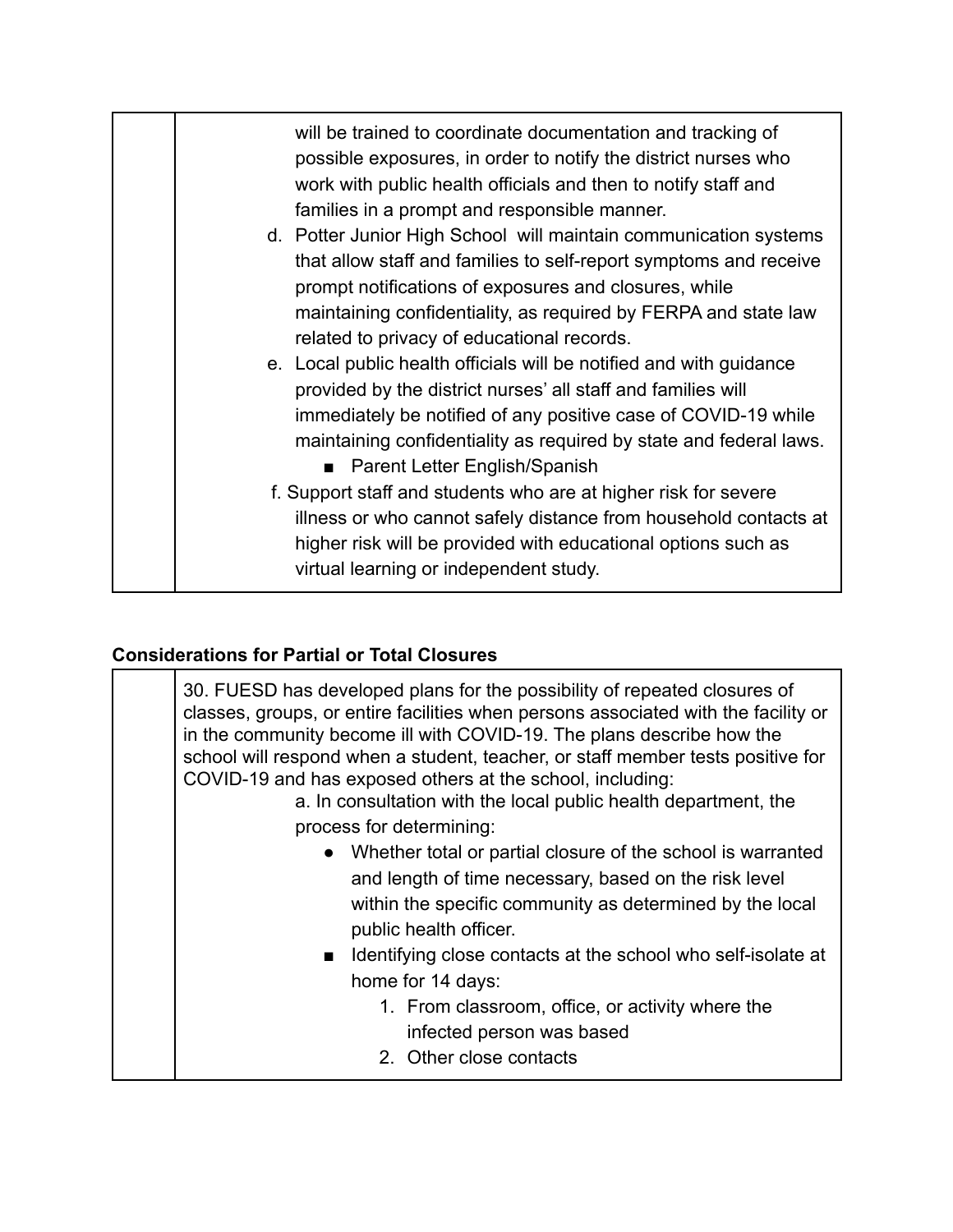| Close off the classroom or office where the patient was<br>based and do not use these areas until after cleaning and<br>disinfection. Wait several hours until the classroom or<br>office is use again.<br>Additional areas of the school visited by the COVID-19<br>positive individual may also need to be closed temporarily<br>for cleaning and disinfection.<br>b. FUESD and Potter Junior High School will implement communication plans<br>for school closure to include outreach to students, parents, teachers, staff, and<br>the community using various methods of communications, such as the district<br>website, the emergency all-call system in our student information system,<br>Remind, and/or paper letters. |
|----------------------------------------------------------------------------------------------------------------------------------------------------------------------------------------------------------------------------------------------------------------------------------------------------------------------------------------------------------------------------------------------------------------------------------------------------------------------------------------------------------------------------------------------------------------------------------------------------------------------------------------------------------------------------------------------------------------------------------|
| 31. Potter Junior High School has developed a plan that describes how it will<br>provide continuity of education:<br>a. When a student is absent due to COVID-19 like symptoms or<br>exposure to someone who has tested positive for COVID-19.<br>The school site will provide access to classwork with<br>asynchronous and/or synchronous instruction, at a<br>minimum of once a week. Distance learning will be used<br>to support our students in isolation or quarantine. Needed<br>resources and a check-out device will be provided if<br>needed.<br>b. During a school closure<br>Distance learning will be provided to your students.<br>$\blacksquare$<br>Students/Families have access to the FUESD Google             |
| Suite for support (Google Classroom, Google Site,<br>Google Meet, etc)                                                                                                                                                                                                                                                                                                                                                                                                                                                                                                                                                                                                                                                           |
| 32. Potter Junior High School has developed a plan that describes how it will<br>continue nutrition services:<br>a. When a student is absent due to COVID-19 like symptoms or<br>exposure to someone who has tested positive for COVID-19,<br>such as drive thru/grab-and-go meal pick up and/or sack meals<br>from a central meal location.<br>b. During a school closure, meal service will be provided at<br>designated site locations through drive thru or grab-and-go meal<br>pick up services.                                                                                                                                                                                                                            |